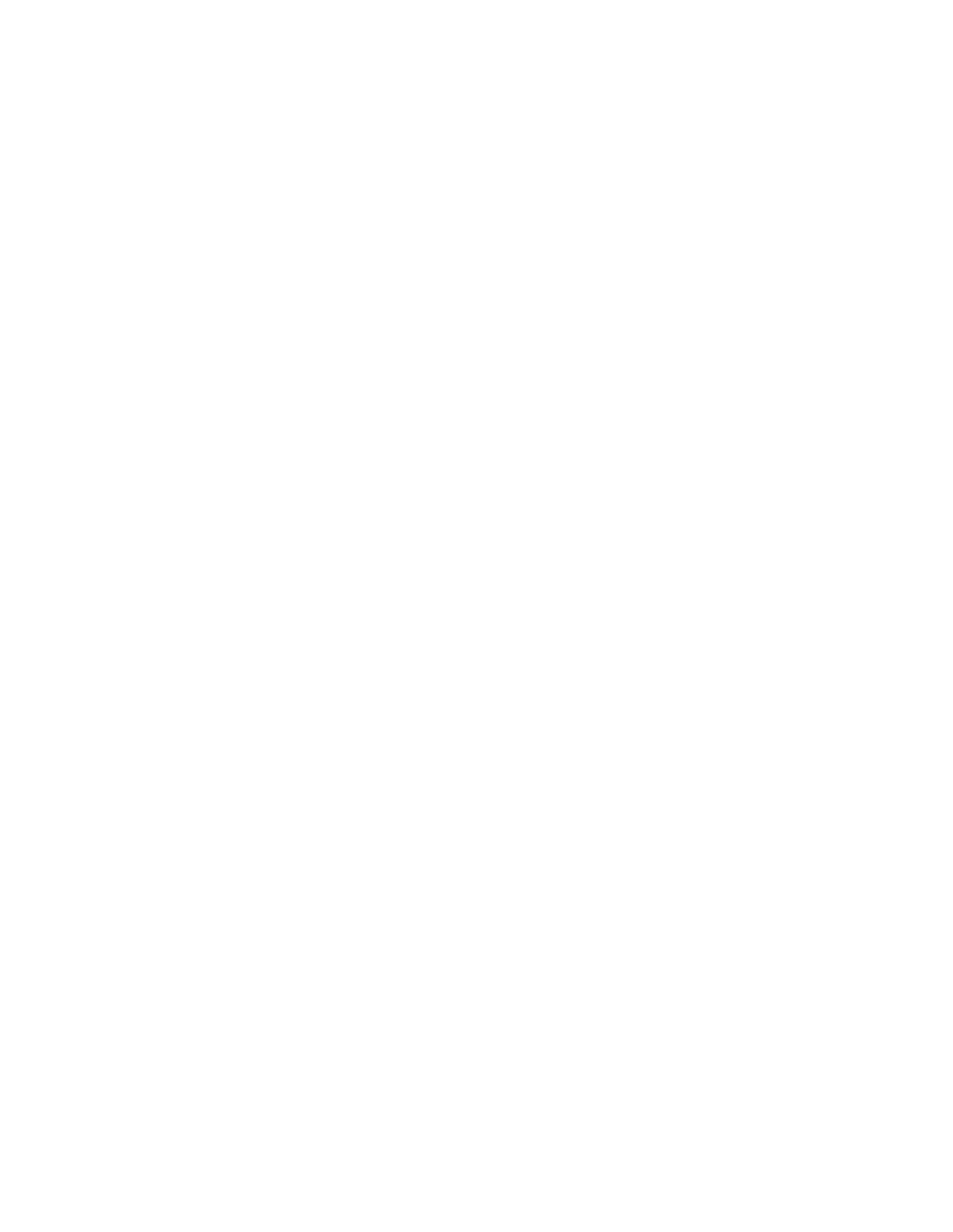These injection molded polypropylene bins are extremely durable and are available in a variety of sizes to fit your specific needs. These bins are waterproof and unaffected by oil and grease. Front of bin has large label area. Bin cups fit into all plastic bins. Plastic bins are available in yellow. Bin dividers available in black.

# **Plastic Bins Corrugated Bins**

An economical way to store and organize small or loose parts. These rugged bins are constructed of 200 lb. test corrugated board. The bins fold together quickly and are ready for use in seconds. Sold 100 bins per carton only.



**Shown with bin cups**

| <b>Plastic Bins</b> |                                    |  |  |  |
|---------------------|------------------------------------|--|--|--|
| Model Number        | WxDxH                              |  |  |  |
| 255-SB124           | $4'' \times 11^{1/2''} \times 4''$ |  |  |  |
| 255-SB126           | $6''$ x 11 <sup>1/2"</sup> x 4"    |  |  |  |
| 255-SB128           | $8'' \times 11^{1/2''} \times 4''$ |  |  |  |
| 255-SB184           | $4'' \times 17^{1/2''} \times 4''$ |  |  |  |
| 255-SB186           | $6'' \times 17^{1/2''} \times 4''$ |  |  |  |

| <b>Bin Cup</b>           |                                   |  |  |  |
|--------------------------|-----------------------------------|--|--|--|
|                          |                                   |  |  |  |
| <b>Model Number</b>      | Outside $W \times D \times H$     |  |  |  |
| 225-SBC1                 | $3^{1/4''}$ x $1^{7/8''}$ x $3''$ |  |  |  |
|                          |                                   |  |  |  |
|                          |                                   |  |  |  |
| <b>PERSONAL PROPERTY</b> |                                   |  |  |  |

255-SBD4 255-SBD6 255-SBD8





### **Bin shelving Units**

These highly efficient bin shelving units feature our extremely durable plastic (polypropylene) or corrugated storage bins and are ideal for organizing small parts. Bin storage units are available in either 36" high (6 shelves) or 72" high (12 shelves). Bins can be purchased separately. Plastic Bin color: Yellow.



| <b>Units with Corrugated Bins</b>                                           |                                |                     |                  |  |  |  |  |
|-----------------------------------------------------------------------------|--------------------------------|---------------------|------------------|--|--|--|--|
| Shelving Size W x D x H                                                     | Bin Size W x D x H             | <b>Model Number</b> |                  |  |  |  |  |
| # of Bins<br>36" High Units                                                 |                                |                     |                  |  |  |  |  |
| 36" x 12" x 36"                                                             | $4'' \times 12'' \times 4''$   | 40                  | A6-3612-36W-CB4  |  |  |  |  |
| 36" x 12" x 36"                                                             | $6'' \times 12'' \times 4''$   | 25                  | A6-3612-36W-CB6  |  |  |  |  |
| 36" x 12" x 36"                                                             | 8" x 12" x 4"                  | 20                  | A6-3612-36W-CB8  |  |  |  |  |
| $36'' \times 18'' \times 36''$                                              | 4" x 18" x 4"                  | 40                  | A6-3618-36W-CB4  |  |  |  |  |
| 36" x 18" x 36"                                                             | $6''$ x $18''$ x $4''$         | 25                  | A6-3618-36W-CB6  |  |  |  |  |
|                                                                             | 72" High Units                 |                     |                  |  |  |  |  |
| 36" x 12" x 72"                                                             | $4'' \times 12'' \times 4''$   | 88                  | A12-3612-72W-CB4 |  |  |  |  |
| 36" x 12" x 72"                                                             | 6" x 12" x 4"                  | 55                  | A12-3612-72W-CB6 |  |  |  |  |
| 36" x 12" x 72"                                                             | 8" x 12" x 4"                  | 44                  | A12-3612-72W-CB8 |  |  |  |  |
| 36" x 18" x 72"                                                             | 4" x 18" x 4"                  | 88                  | A12-3618-72W-CB4 |  |  |  |  |
| 36" x 18" x 72"                                                             | 6" x 18" x 4"                  | 55                  | A12-3618-72W-CB6 |  |  |  |  |
|                                                                             | $4'' \times 12'' \times 4''$   | 40                  | A12-3612-72W-CBC |  |  |  |  |
| 36" x 12" x 72"                                                             | $6'' \times 12'' \times 4''$   | 30                  | 11 total rows    |  |  |  |  |
|                                                                             | $4'' \times 18'' \times 4''$   | 40                  | A12-3618-72W-CBC |  |  |  |  |
| $36'' \times 18'' \times 72''$                                              | 6" x 18" x 4"                  | 30                  | 11 total rows    |  |  |  |  |
|                                                                             |                                |                     |                  |  |  |  |  |
|                                                                             | <b>Units with Plastic Bins</b> |                     |                  |  |  |  |  |
| Shelving Size W x D x H Bin Size W x D x H # of Bins<br><b>Model Number</b> |                                |                     |                  |  |  |  |  |
| 36" High Units                                                              |                                |                     |                  |  |  |  |  |
| 36" x 12" x 36"                                                             | $4'' \times 12'' \times 4''$   | 40                  | A6-3612-36W-SB4  |  |  |  |  |
| 36" x 12" x 36"                                                             | $6''$ x 12" x 4"               | 25                  | A6-3612-36W-SB6  |  |  |  |  |
| 36" x 12" x 36"                                                             | 8" x 12" x 4"                  | 20                  | A6-3612-36W-SB8  |  |  |  |  |
| 36" x 18" x 36"                                                             | 4" x 18" x 4"                  | 40                  | A6-3618-36W-SB4  |  |  |  |  |
| 36" x 18" x 36"                                                             | $6''$ x $18''$ x $4''$         | 25                  | A6-3618-36W-SB6  |  |  |  |  |
| 72" High Units                                                              |                                |                     |                  |  |  |  |  |
| 36" x 12" x 72"                                                             | $4'' \times 12'' \times 4''$   | 88                  | A12-3612-72W-SB4 |  |  |  |  |
| 36" x 12" x 72"                                                             | $6''$ x 12" x 4"               | 55                  | A12-3612-72W-SB6 |  |  |  |  |
| 36" x 12" x 72"                                                             | 8" x 12" x 4"                  | 44                  | A12-3612-72W-SB8 |  |  |  |  |
| 36" x 18" x 72"                                                             | $4'' \times 18'' \times 4''$   | 88                  | A12-3618-72W-SB4 |  |  |  |  |
| 36" x 18" x 72"                                                             | $6''$ x 18" x 4"               | 55                  | A12-3618-72W-SB6 |  |  |  |  |
| 36" x 12" x 72"                                                             | $4'' \times 12'' \times 4''$   | 40                  | A12-3612-72W-SBC |  |  |  |  |
|                                                                             | $6''$ x 12" x 4"               | 30                  | 11 total rows    |  |  |  |  |
| 36" x 18" x 72"                                                             | $4'' \times 18'' \times 4''$   | 40                  | A12-3618-72W-SBC |  |  |  |  |
|                                                                             |                                |                     |                  |  |  |  |  |

6" x 18" x 4"

30

*11 total rows*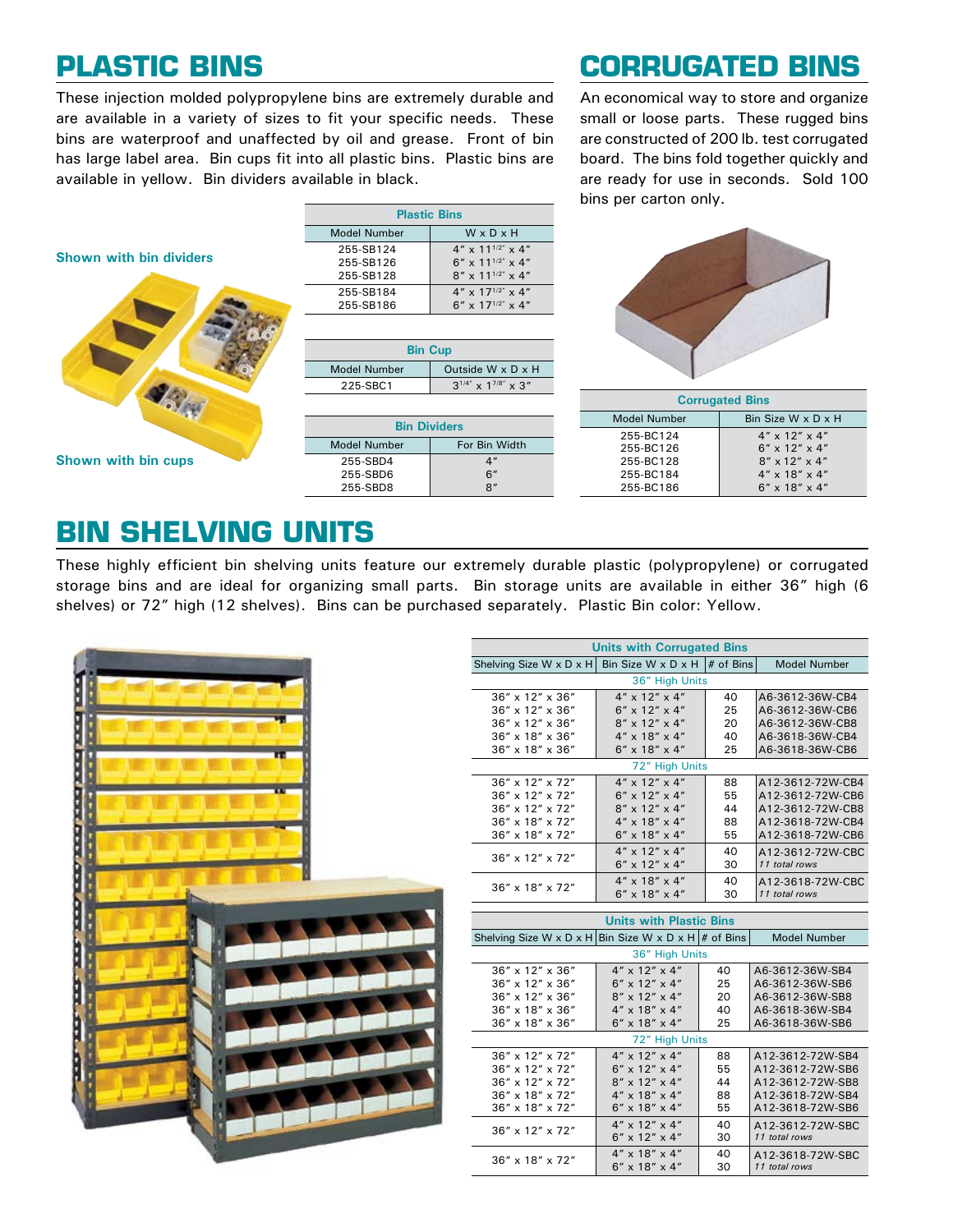## **Mobile Shelving w/Plastic or Corrugated Bins**

- Complete with either plastic or corrugated bins. •
- Available as either single sided or double sided units. •
- Allows easy transport of bins to work areas. •
- Heavy duty mobile shelf carts.



|                                |                                |    | <b>Single Sided Units</b> |             | <b>Double Sided Units</b> |             | <b>Single Sided Units</b>   |           | <b>Double Sided Units</b> |
|--------------------------------|--------------------------------|----|---------------------------|-------------|---------------------------|-------------|-----------------------------|-----------|---------------------------|
| Cart $W \times D \times H$     | Bin Size W x D x H $#$ of Bins |    | <b>Model Number</b>       | $#$ of Bins | <b>Model Number</b>       | $#$ of Bins | <b>Model Number</b>         | # of Bins | <b>Model Number</b>       |
|                                |                                |    | <b>With Plastic Bins</b>  |             |                           |             | <b>With Corrugated Bins</b> |           |                           |
| 48" x 12" x 37"                | $4'' \times 12'' \times 4''$   | 44 | CA5-4812-30W-S4           | 88          | CA5-4824-30W-S4           | 44          | $C45-4812-30W-C4$           | 88        | CA5-4824-30W-C4           |
| 48" x 12" x 37"                | $6''$ x 12" x 4"               | 28 | CA5-4812-30W-S6           | 56          | CA5-4824-30W-S6           | 28          | $ $ CA5-4812-30W-C6         | 56        | CA5-4824-30W-C6           |
| 48" x 12" x 37"                | $8'' \times 12'' \times 4''$   | 20 | CA5-4812-30W-S8           | 40          | CA5-4824-30W-S8           | 20          | $ $ CA5-4812-30W-C8         | 40        | CA5-4824-30W-C8           |
| 48" x 18" x 37"                | $4'' \times 18'' \times 4''$   | 44 | CA5-4818-30W-S4           | 88          | CA5-4836-30W-S4           | 44          | CA5-4818-30W-C4             | 88        | CA5-4836-30W-C4           |
| 48" x 18" x 37"                | $6'' \times 18'' \times 4''$   | 28 | CA5-4818-30W-S6           | 56          | CA5-4836-30W-S6           | 28          | CA5-4818-30W-C6             | 56        | CA5-4836-30W-C6           |
| $48'' \times 12'' \times 67''$ | $4'' \times 12'' \times 4''$   | 88 | CA9-4812-60W-S4           | 176         | CA9-4824-60W-S4           | 88          | CA9-4812-60W-C4             | 176       | CA9-4824-60W-C4           |
| 48" x 12" x 67"                | $6''$ x 12" x 4"               | 56 | CA9-4812-60W-S6           | 112         | CA9-4824-60W-S6           | 56          | CA9-4812-60W-C6             | 112       | CA9-4824-60W-C6           |
| $48'' \times 12'' \times 67''$ | $8'' \times 12'' \times 4''$   | 40 | CA9-4812-60W-S8           | 80          | CA9-4824-60W-S8           | 40          | CA9-4812-60W-C8             | 80        | CA9-4824-60W-C8           |
| 48" x 18" x 67"                | $4'' \times 18'' \times 4''$   | 88 | CA9-4818-60W-S4           | 176         | CA9-4836-60W-S4           | 88          | CA9-4818-60W-C4             | 176       | CA9-4836-60W-C4           |
| $48'' \times 18'' \times 67''$ | $6'' \times 18'' \times 4''$   | 56 | CA9-4818-60W-S6           | 112         | CA9-4836-60W-S6           | 56          | CA9-4818-60W-C6             | 112       | CA9-4836-60W-C6           |

### **Pick Racks**

These highly functional pick racks feature angled shelves for easy visibility and quick access to parts and supplies. Available with extremely durable plastic (polypropylene) or corrugated storage bins that are ideal for organizing small parts. Units are 12" deep and are available with either 4", 6", or 8" wide bins. Bench Rack dimensions: 34"W x 12"D x 23"H. Floor Rack dimensions: 34"W x 12"D x 61"H.



|                                    |     | w/ Plastic Bins     | <b>W</b> Corrugated Bins |  |
|------------------------------------|-----|---------------------|--------------------------|--|
| BIN SIZE W X D X H $#$ OF BINS     |     | <b>MODEL NUMBER</b> | <b>MODEL NUMBER</b>      |  |
| <b>Floor Rack</b>                  |     |                     |                          |  |
| $4'' \times 11^{1/2''} \times 4''$ | 64  | PRF-SB4             | PRF-CB4                  |  |
| $6''$ x $11^{1/2''}$ x 4"          | 40  | PRF-SB6             | PRF-CB6                  |  |
| $8'' \times 11^{1/2''} \times 4''$ | 32  | PRF-SB8             | PRF-CB8                  |  |
| Rack Only                          | N/A | 235-PRF1            |                          |  |

| <b>Bench Rack</b>                  |     | w/ Plastic Bins     | <b>W</b> Corrugated Bins |  |
|------------------------------------|-----|---------------------|--------------------------|--|
| BIN SIZE W X D X H $\#$ OF BINS    |     | <b>MODEL NUMBER</b> | <b>MODEL NUMBER</b>      |  |
| <b>Bench Rack</b>                  |     |                     |                          |  |
| $4'' \times 11^{1/2''} \times 4''$ | 24  | PRB-SB4             | PRB-CB4                  |  |
| $6''$ x $11^{1/2''}$ x 4"          | 15  | PRB-SB6             | PRB-CB6                  |  |
| $8'' \times 11^{1/2''} \times 4''$ | 12  | PRB-SB8             | PRB-CB8                  |  |
| Rack Only                          | N/A | 235-PRB1            |                          |  |